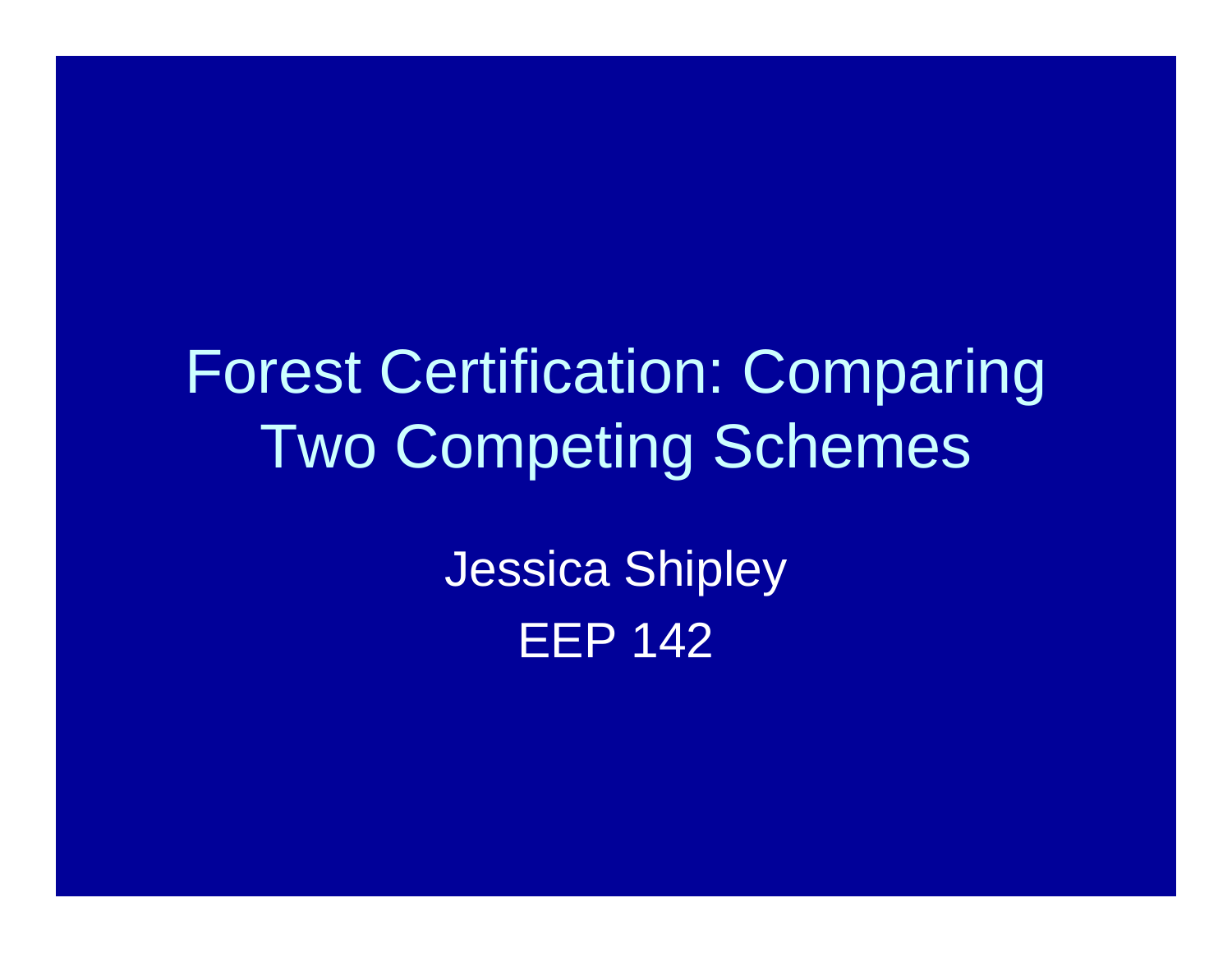#### Forest Certification

- Goals of certification schemes
- Background of the FSC and SFI
- Comparison of the two competing schemes
- Strategy of the AF&PA
- Strategy of a land manager or forest product firm: why get certified?
- Future strategy for the FSC: how to encourage participation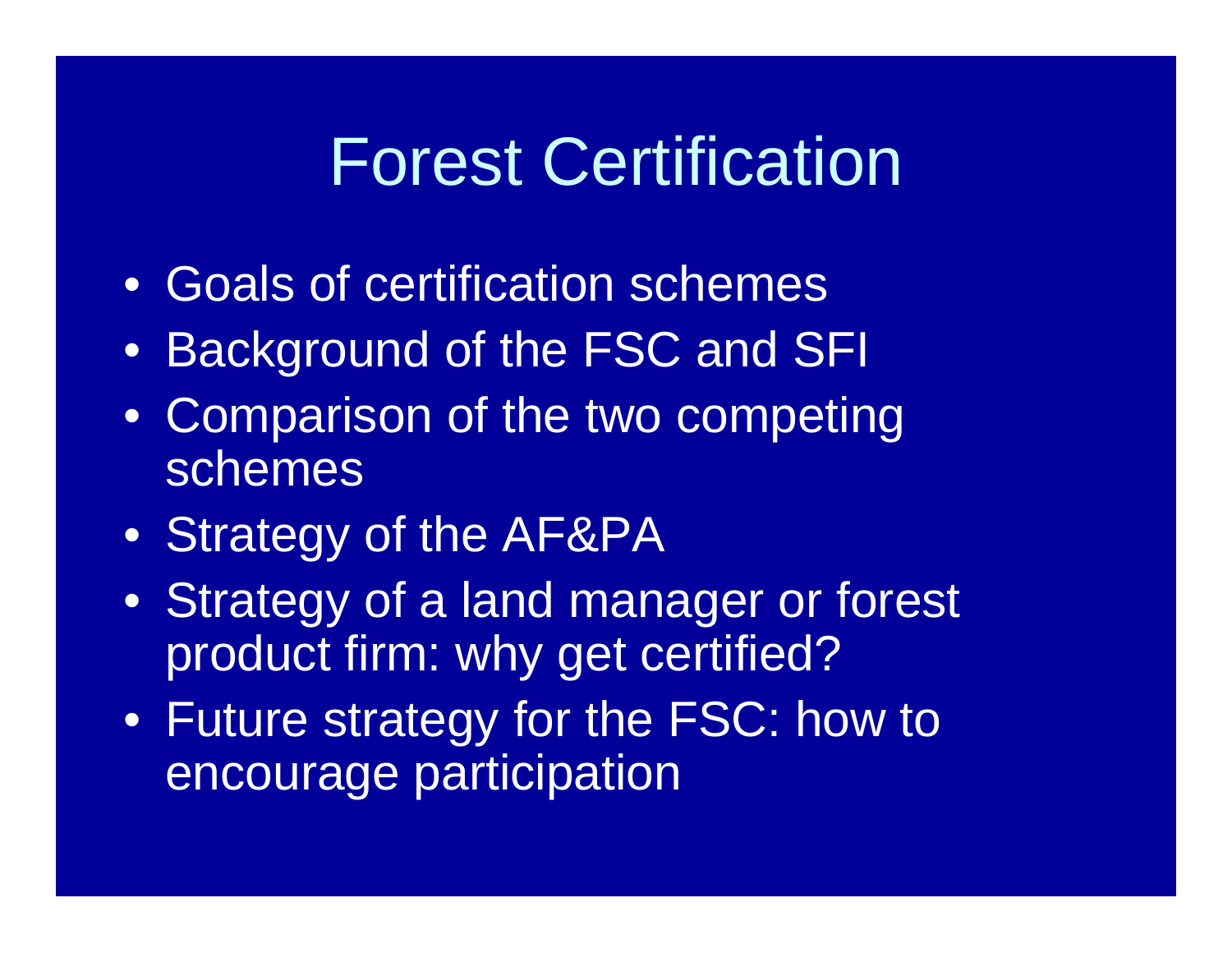# Do you know the difference?



vs.

#### Sustainable Forestry **Initiative**



Forest Stewardship **Council**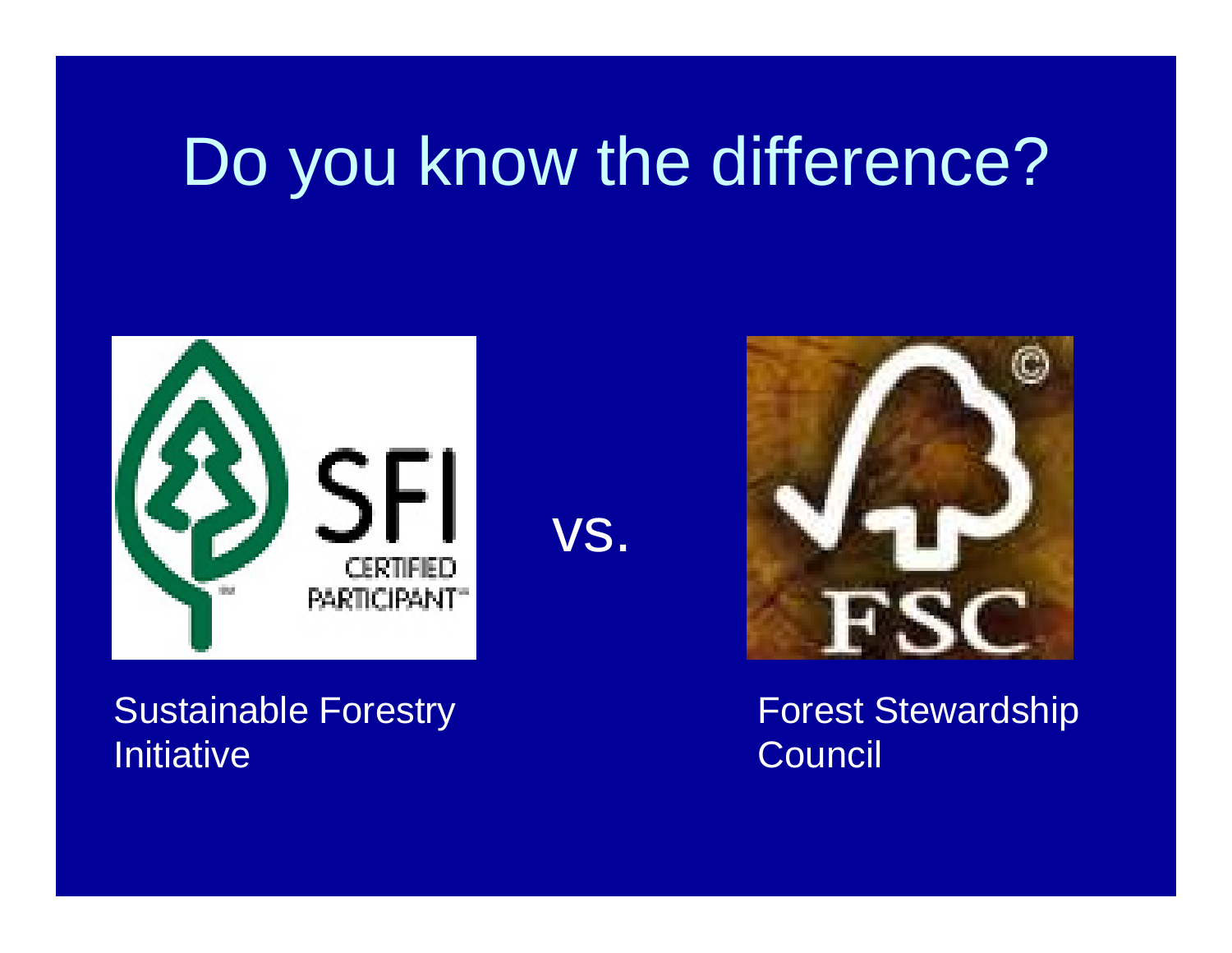## Goals of forest certification and auditing

- to assure the public, in an open and transparent process, that a given landowner or manager has demonstrated a commitment to an ecologically healthy and economically viable forest;
- to provide landowners and managers an independent assessment of their current state of management and specific advice on how to achieve better performance in the future; and,
- to ensure that the rights and cultures of indigenous people and local communities are respected.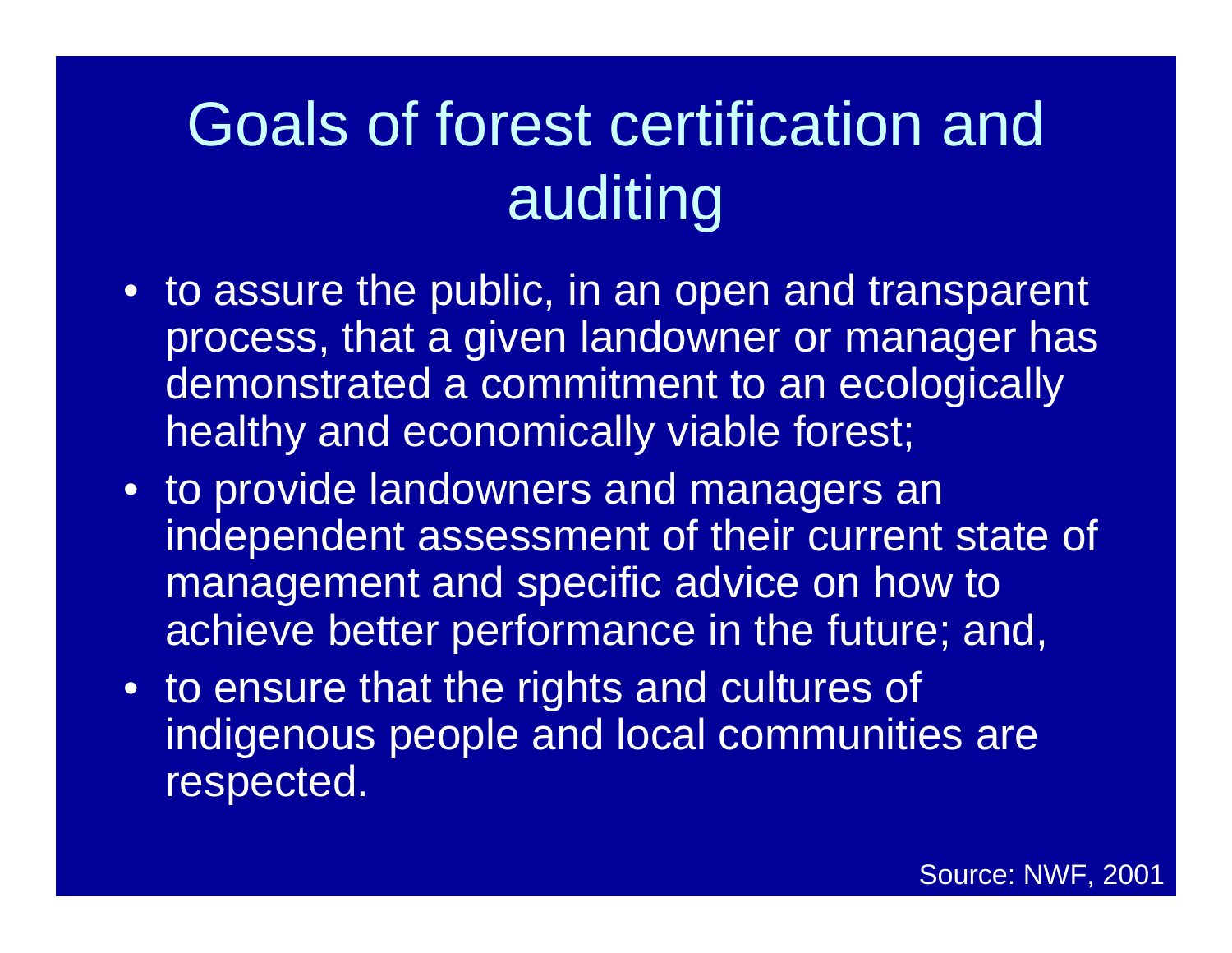#### Forest Stewardship Council (FSC)

- Created after the 1992 Earth Summit in Rio, driven in part by the failure of the process to agree on a global forest compact
- developed by representatives from environmental, social, and forest management groups
- The system is based on ten *principles*, each of which is followed by a list of *criteria***;** compliance with criteria is gauged by *indicators*
- All principles and criteria used in FSC are mandatory and are administered by an independent third party authorized by FSC.
- $\bullet$ Internationally recognized and implemented system.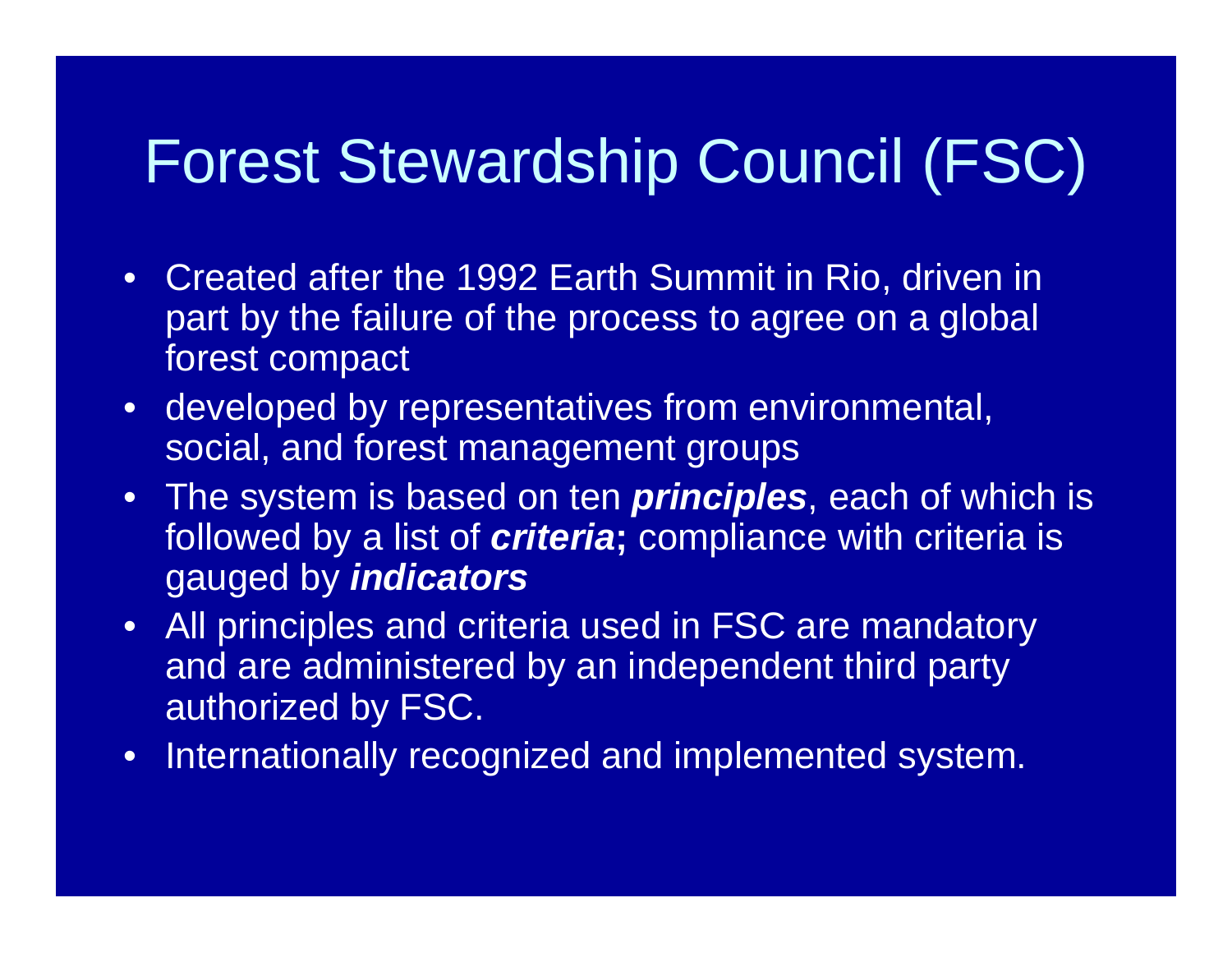#### Sustainable Forestry Initiative (SFI)

- • Developed in 1994 in response to the FSC by the American Forest and Paper Association (AF&PA) for its company and trade association members.
- $\bullet$  based upon five *principles* and eleven *objectives*. Objectives are accounted for by a list of *performance measures*, which may be tailored at the regional, state or site level.
- $\bullet$  A landowner has the choice of a first-party audit (self-administered), second-party audit (administered by an associated party, ie industry trade group), or third-party audit (administered by an independent outside party).
- Under 1st and 2nd party audits, all indicators are voluntary and may be selected by the party being audited.
- $\bullet$ **Only used in North America.**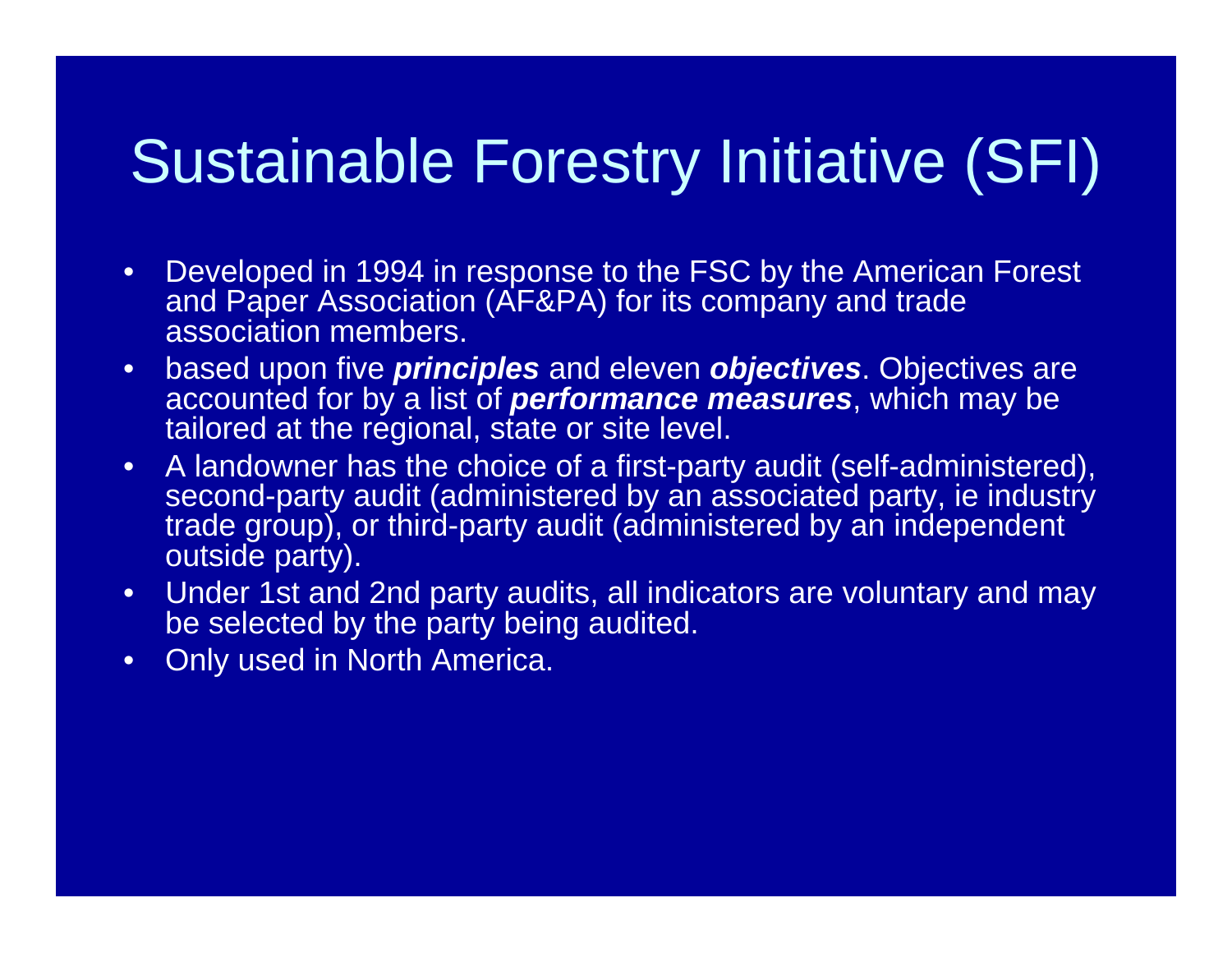#### Not all certification schemes are created equal

- FSC is based on *performance-based measurements*; SFI is largely focused on the *adoption of management systems (*may or may not lead to changes in performance);
- FSC has a set of detailed ecological indicators; most SFI indicators are general and optional;
- FSC sets stringent guidelines in many areas of environmental protection that SFI does not (maintenance of older forest areas; use of chemicals, GM species; and conversion to plantations);
- FSC has social criteria focusing on local communities and indigenous peoples; SFI does not;
- FSC has *Chain-of-Custody Certification* and product labeling system allowing processors, retailers, and consumers to confidently know that their wood comes from a wellmanaged forest; SFI does not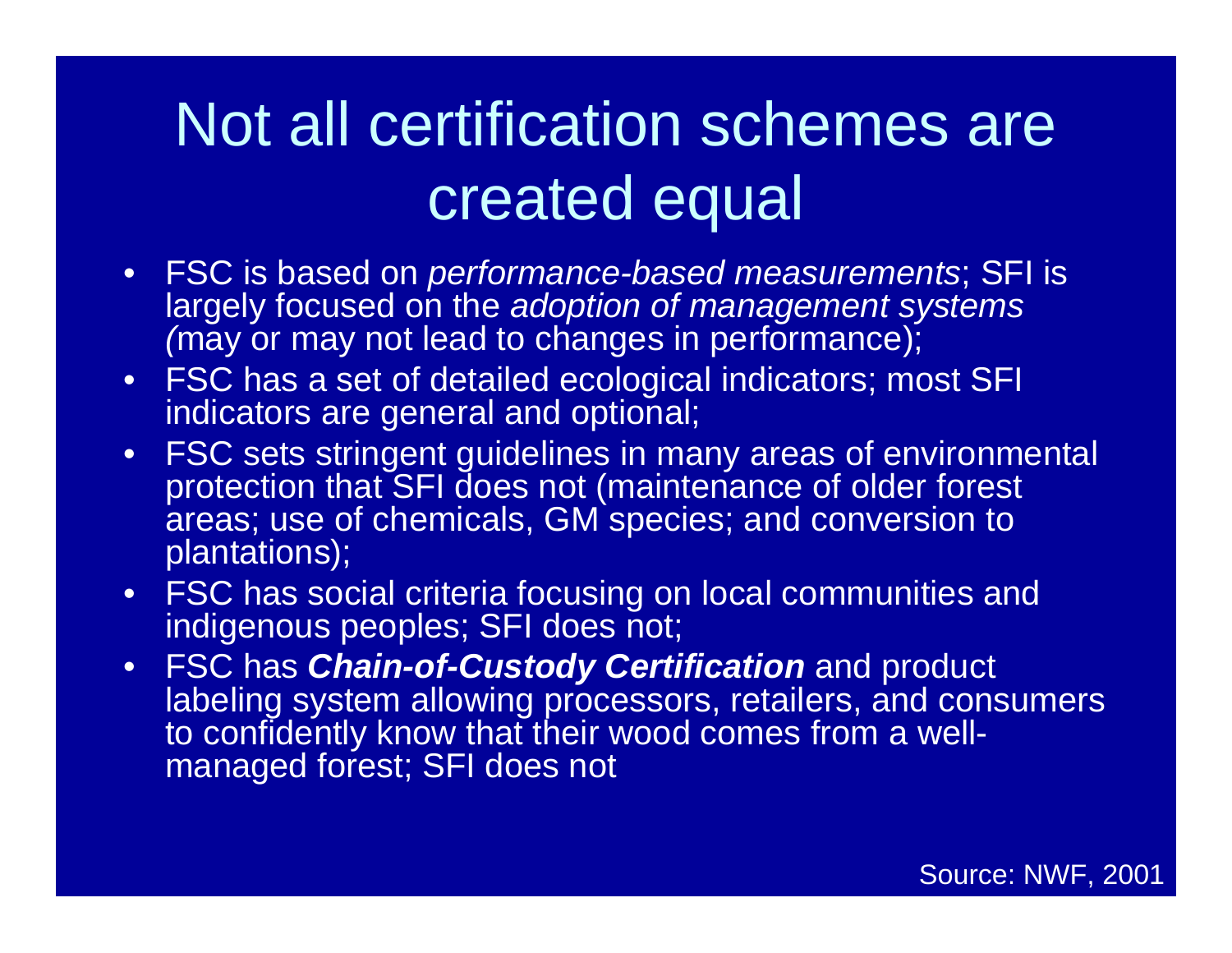#### Not all certification schemes are created equal

|                                                          | SFI                                                                                                                                                                                                                                | FSC                                                                                                                                                                                                                                                                                                                                                  |
|----------------------------------------------------------|------------------------------------------------------------------------------------------------------------------------------------------------------------------------------------------------------------------------------------|------------------------------------------------------------------------------------------------------------------------------------------------------------------------------------------------------------------------------------------------------------------------------------------------------------------------------------------------------|
| Clearcutting                                             | "Develop and adopt appropriate<br>$\blacksquare$<br>policies for managing the size, shape,<br>and placement of clearcut harvests.<br>The average size of clearcut harvest<br>areas shall not exceed 120 acres."<br>(PM 4.1.5.1.2.) | Some clearcutting allowed, but<br>$\blacksquare$<br>"Silvicultural practices provide<br>disturbances and generate stand<br>conditions that result in a<br>successional phase that would occur<br>naturally on the site." (I 6.3.a.3.)<br>"Forest conversion to plantations or<br>$\blacksquare$<br>non-forest land uses shall not<br>occur" (C 6.10) |
| Biological<br>Diversity (in<br>general)                  | Each company develops its own<br>٠<br>policies, programs, and plans to<br>contribute to the conservation of<br>biological diversity and manage sites<br>of ecological significance.                                                | Landowners are required to maintain,<br>$\blacksquare$<br>enhance, or restore the long-term<br>integrity of natural habitats,<br>ecological processes, soil, water, and<br>stand development.                                                                                                                                                        |
| Rare,<br>Threatened, and<br>Endangered<br><b>Species</b> | Applicable only under 3 <sup>rd</sup> -party<br>$\blacksquare$<br>audits: "Programs to protect<br>federally-listed threatened and<br>endangered species." (Core Indicator<br>#2 under PM 4.1.4.1.1.)                               | "Safeguards shall exist which protect<br>$\blacksquare$<br>rare, threatened and endangered<br>species and their habitats.<br>Conservation zones and protection<br>areas shall be established."<br>(C 6.2.)                                                                                                                                           |
| <b>Reserve Areas</b>                                     | No specific requirements<br>$\blacksquare$                                                                                                                                                                                         | "Representative samples of existing<br>$\blacksquare$<br>ecosystems within the landscape shall<br>be protected in their natural state and<br>recorded on maps." (C 6.4)                                                                                                                                                                              |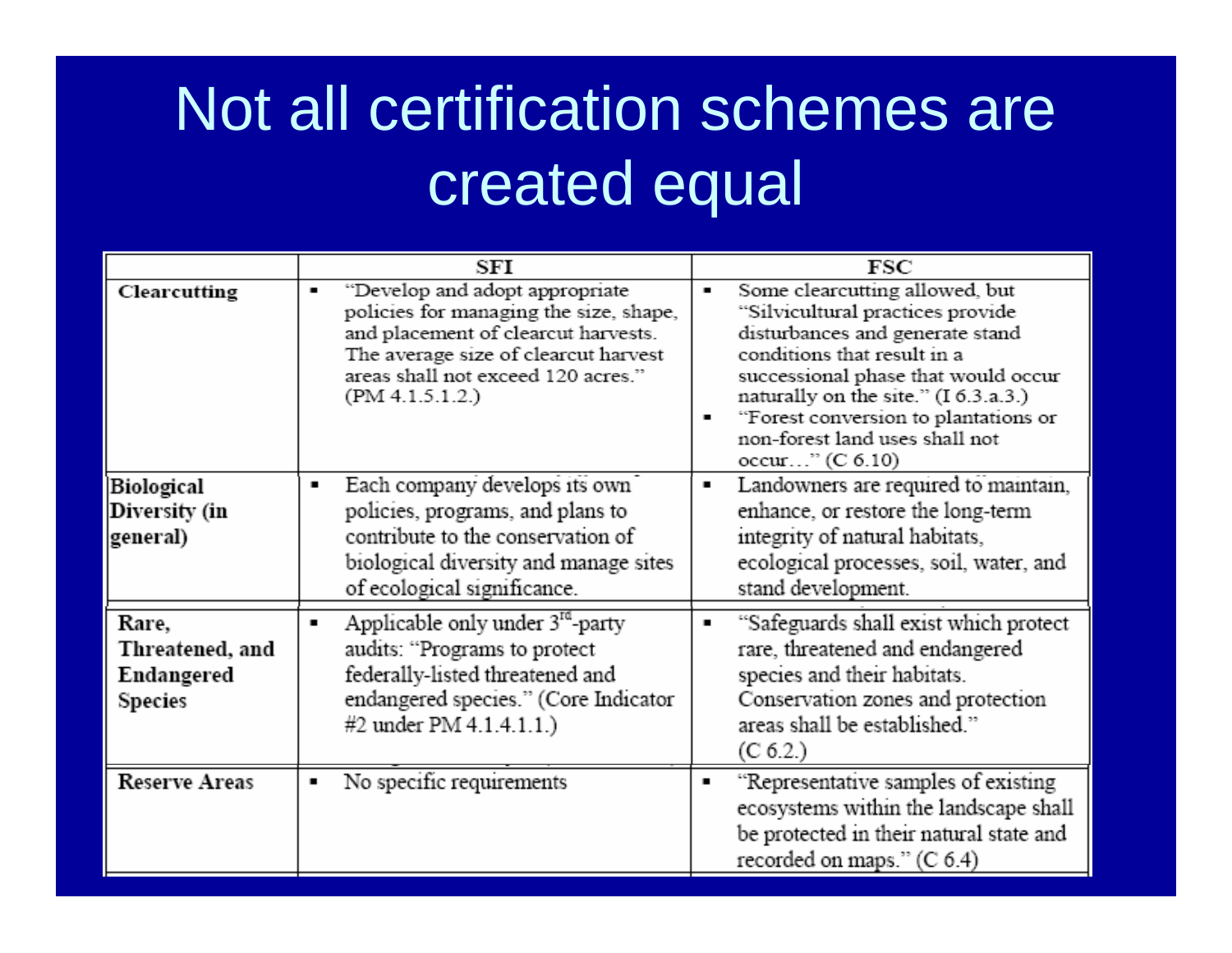#### Another big difference: FSC's Chain-of-Custody Certificate

- COC = path taken by raw materials from the forest to the consumer
	- **Line Communication**  Any FSC labeled product can be traced back to a certified source.
- including all successive stages of processing, transformation, manufacturing and distribution
	- – Retailers are also required to be certified if they change the product's form or packaging in any way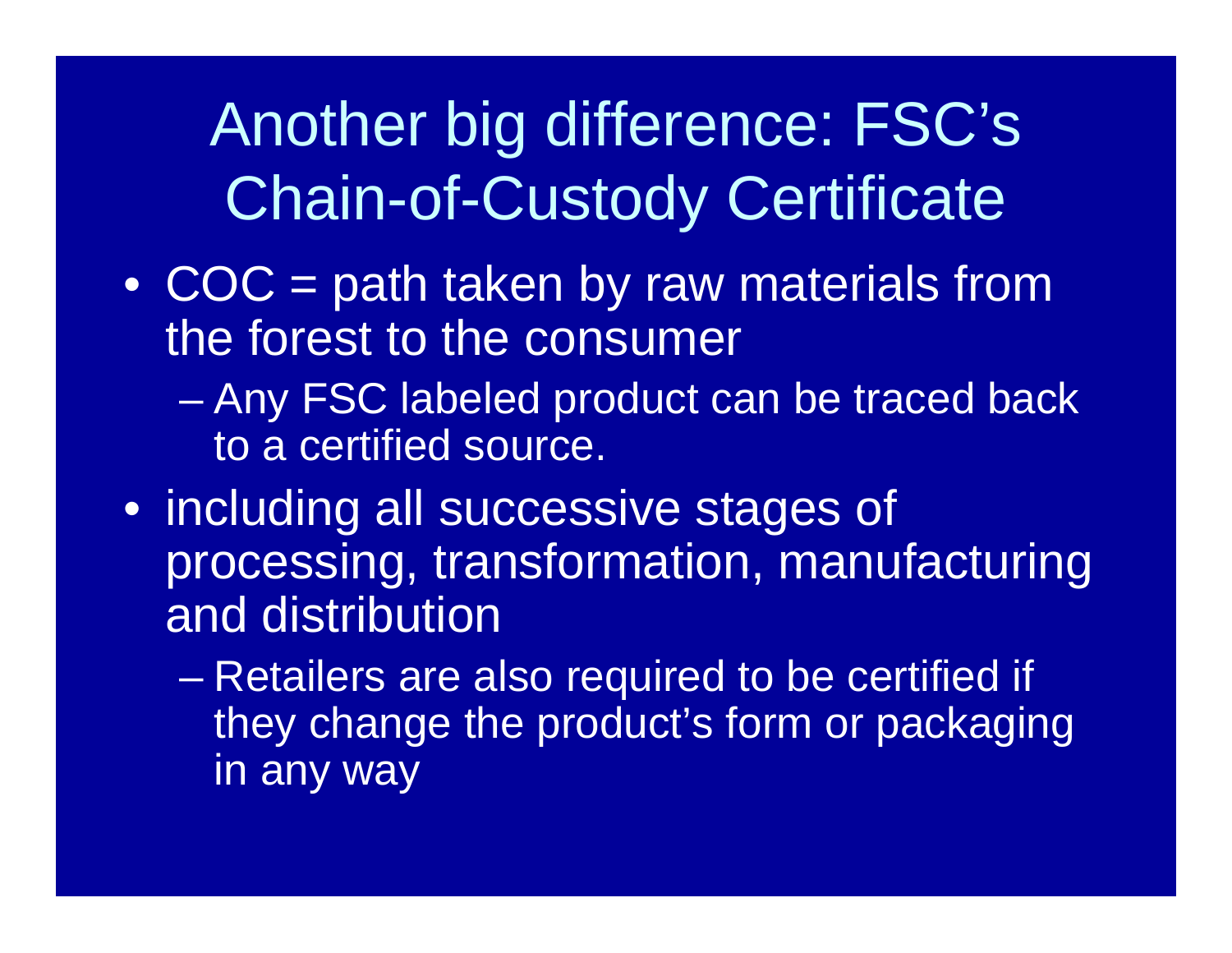## Compare the COC to SFI's labeling system





**=**

From http://www.aboutsfi.org/core.asp

- • The product was produced by a manufacturing unit that procures its raw material supply from third-party certified forests or through a third-party certified procurement system, or both.
- • **This does not imply that any or all of the material originates from SFI-certified forests.**
- $\bullet$  The manufacturing unit procures a substantial amount of its materials from independently third-party certified sources (2/3rds minimum).
- $\bullet$  **This does not imply that any or all of the material originates from an SFIcertified forest.**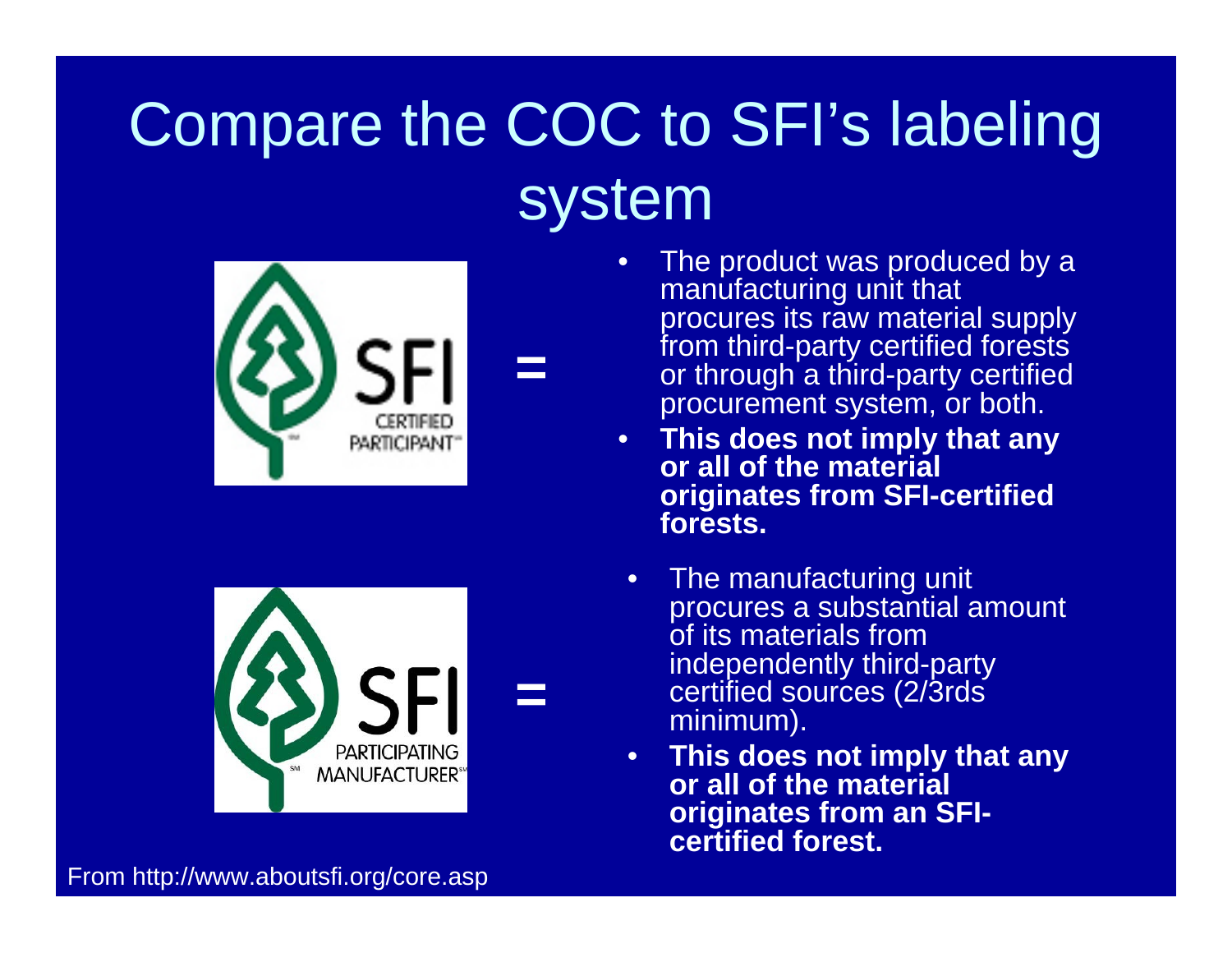## Where they are today

- • These (and many other) differences in the auditing schemes have created the situation faced today:
	- Because of the weaker approach, in the two years since SFI launched the "certification" component of its program, it has "certified" 50 million acres—i.e., almost the entire US industrial timber base.
	- This is about as much acreage (70 million) as FSC has certified to high standards in 54 countries in 9 years (greenpressinitiative.org, 2002).
- • It is simply easier to get certified under SFI than under the FSC
	- Changes to management/operational practices are more substantial with FSC
	- Annual audit is required under FSC so practices must be sustained
- $\bullet$ More US timber companies embrace the SFI
- • Consumers rarely know the difference between the two schemes
	- Desire to buy certified wood has begun to grow slowly domestically
	- Information about the benefits of certification and the differences between schemes is not widely available = search costs for consumers who do care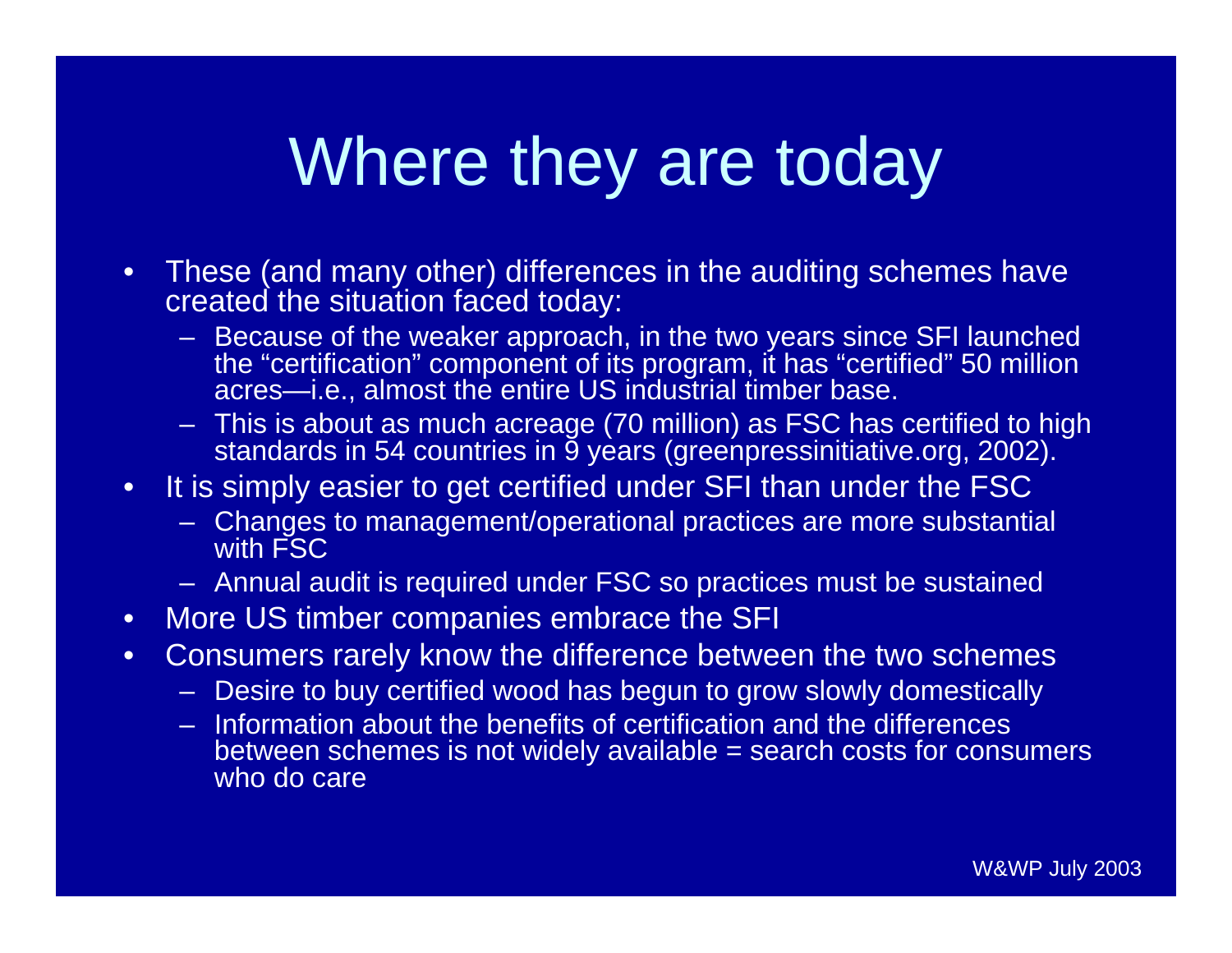# Strategy of the AF & PA

- Saw threat to business practices
- Created a competing scheme with a similar label and equally appealing name but with much less stringent standards in response

–Created alternative for the entire industry

- Betting on consumers' inability to distinguish between the two schemes or…
- Consumers' desire to purchase "sustainable forestry" but not really caring which certification they support. "SFI certification is probably good enough…"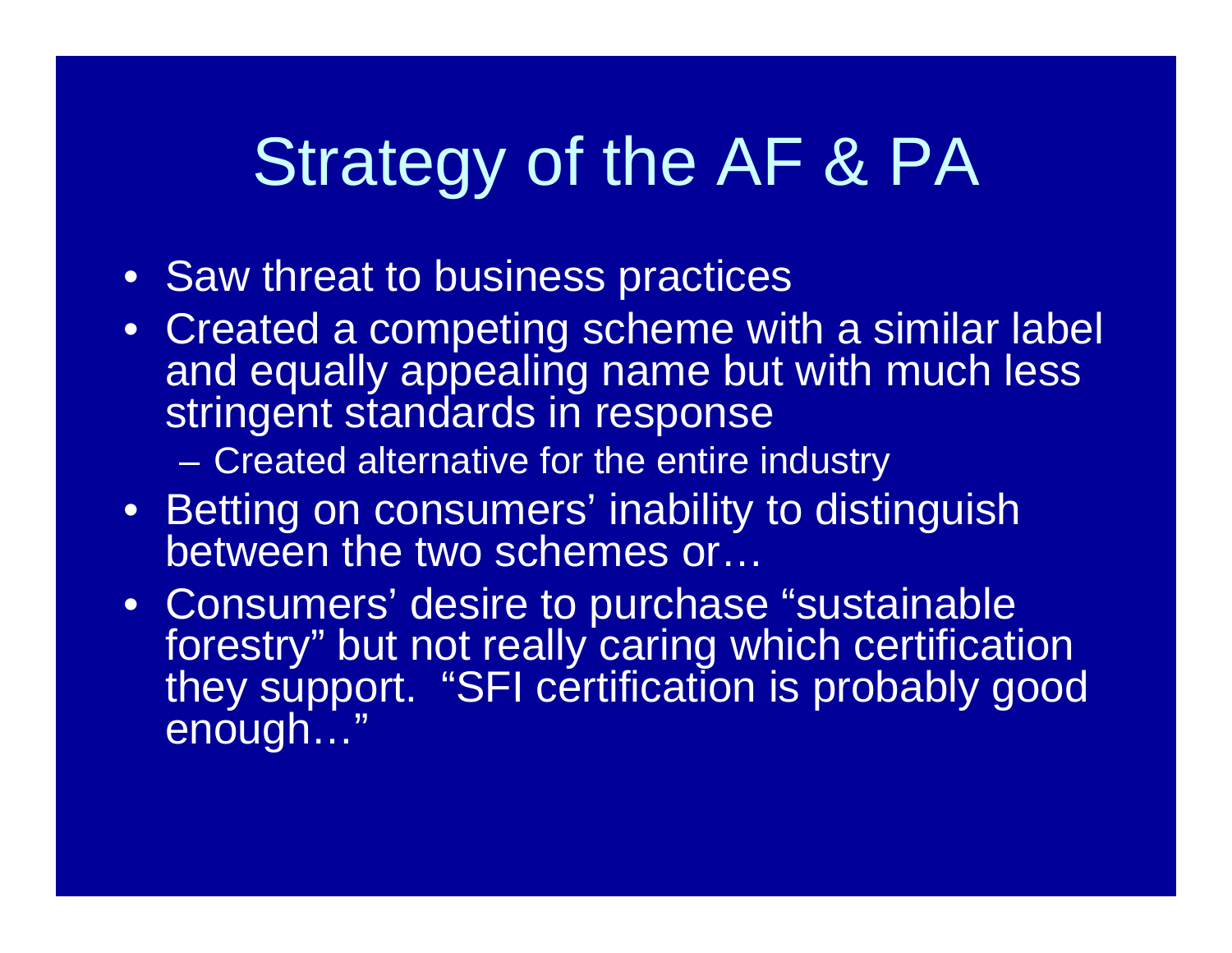#### Strategy of a firm: so why get FSC certified?

- International recognition
- $\bullet$  New markets for FSC labeled products, acquiring market recognition for responsible forest management.
- The opportunity for interaction and cooperation among the various players involved in responsible forest management.
- The assurance for future generations that they will enjoy the benefits of the forest; a multitude of other ecological and social benefits; the desire to be a 'green' company
- $\bullet$ The opportunity to use the FSC trademark on products.
- Control and entrance into downstream markets
	- **Hart Communication** Home Depot is phasing in a preference for FSC certified wood
	- Vertical restraint on retailers: must sell product as-is or get FSC certified as well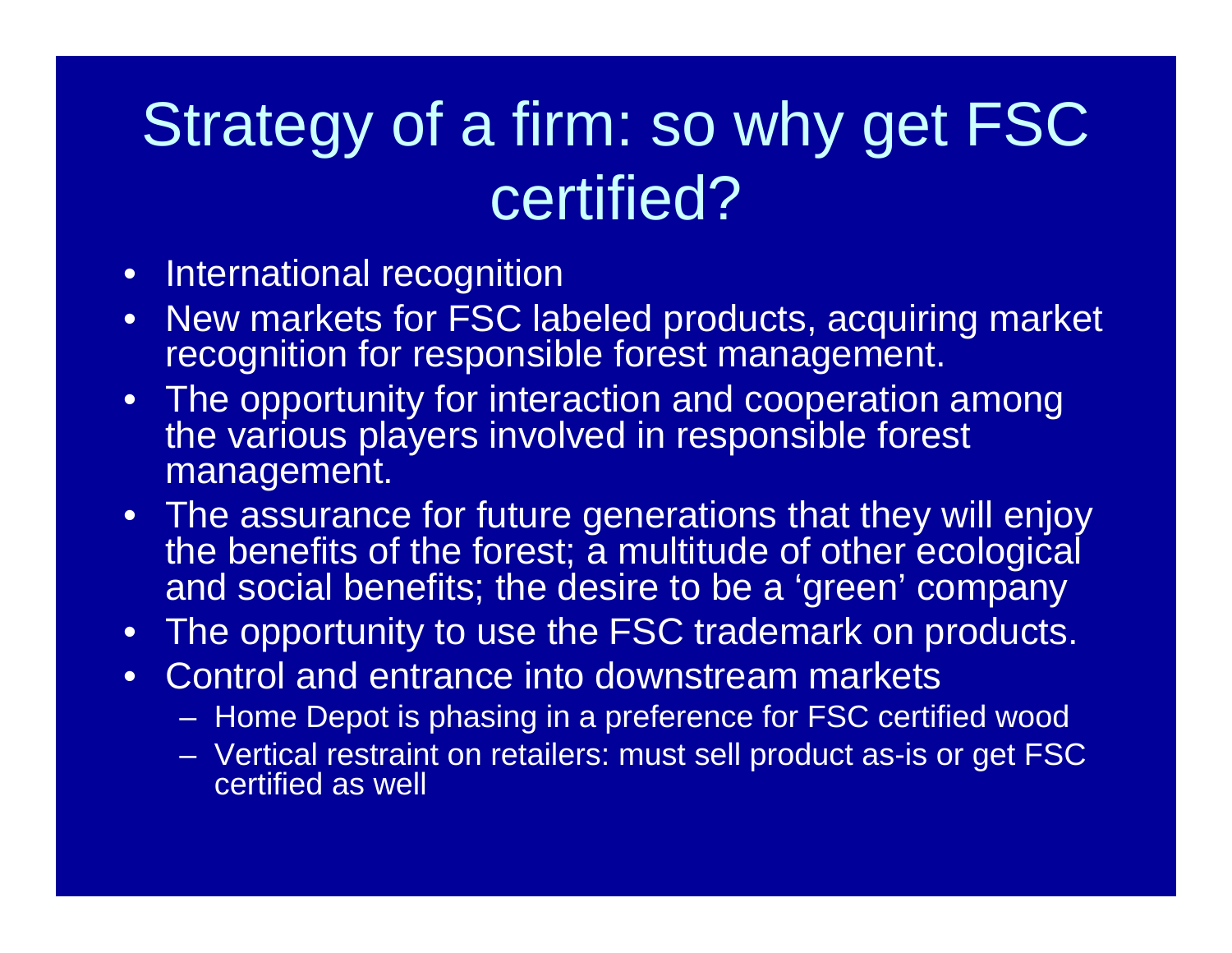# But is this enough?

- $\bullet$  Many consumers and woodworkers alike know little about forest and wood certification
- $\bullet$ Despite endorsement from large retailers, FSC is less prominent in the domestic market
	- Does not have enough companies and small landowners enrolled to become a choice for most consumers
- For certified wood to become familiar to the broader public
	- will not be preferred by consumers until it is better explained and choices are clearer
	- In many cases there is not even a realistic opportunity to knowingly choose certified wood
- All are deterrents to becoming FSC certified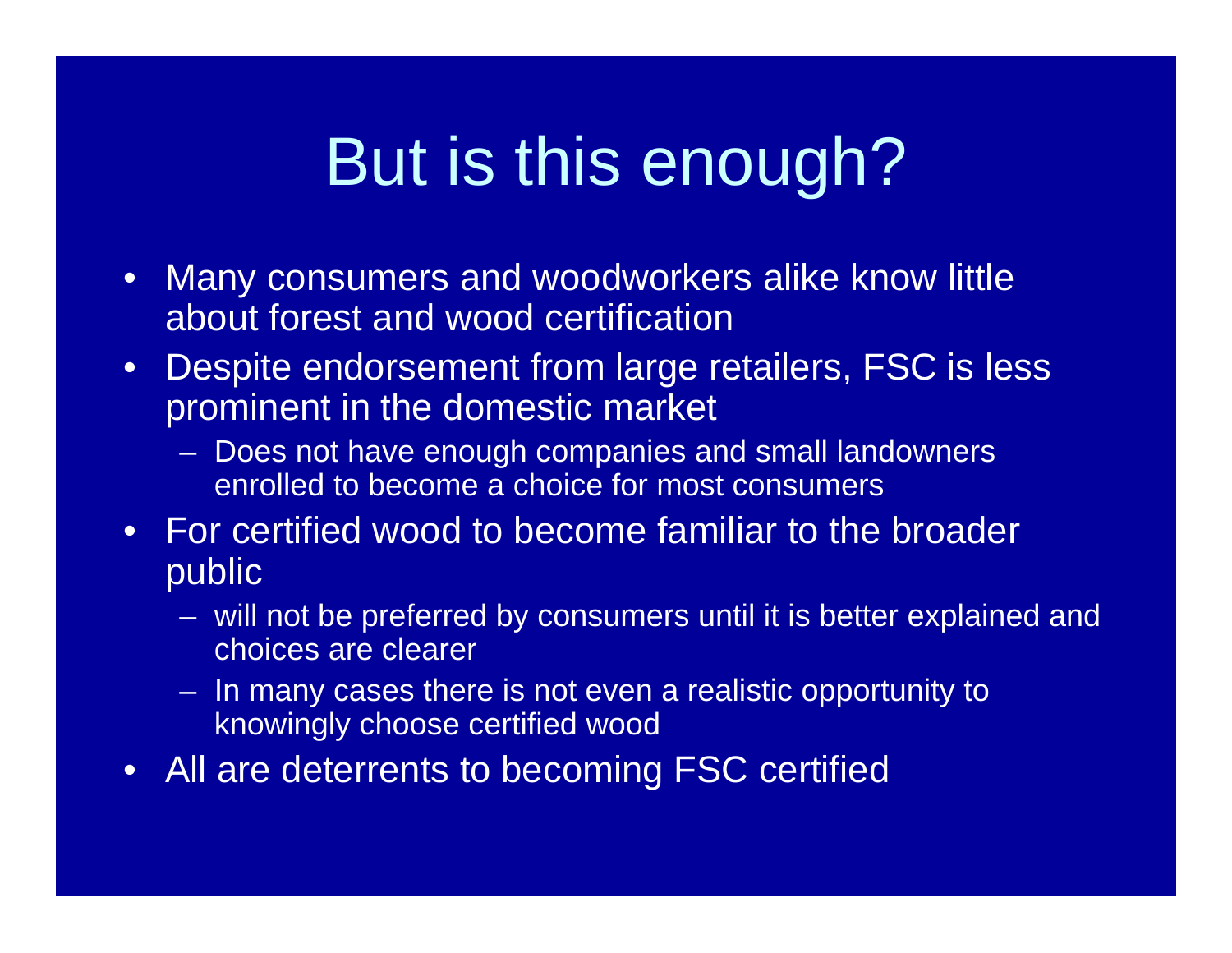#### Future strategy for the FSC: Differentiate and Disseminate!

- For FSC certification to be attractive/ worthwhile to firms the FSC needs to be distinguishable from competitors
	- Continue to evolve the certification scheme to remain up-to-date and ecologically sound
	- Disseminate information to consumers: ADVERTISE!
		- Help shape consumer preferences, inform them of opportunities and why they should support the more stringent scheme
		- Educate and utilize the retailer: have information on forest certification and specifically the FSC available when purchasing forest products
		- Create a barrier for other competing schemes to enter the market, and be the first of SFI/FSC to spread information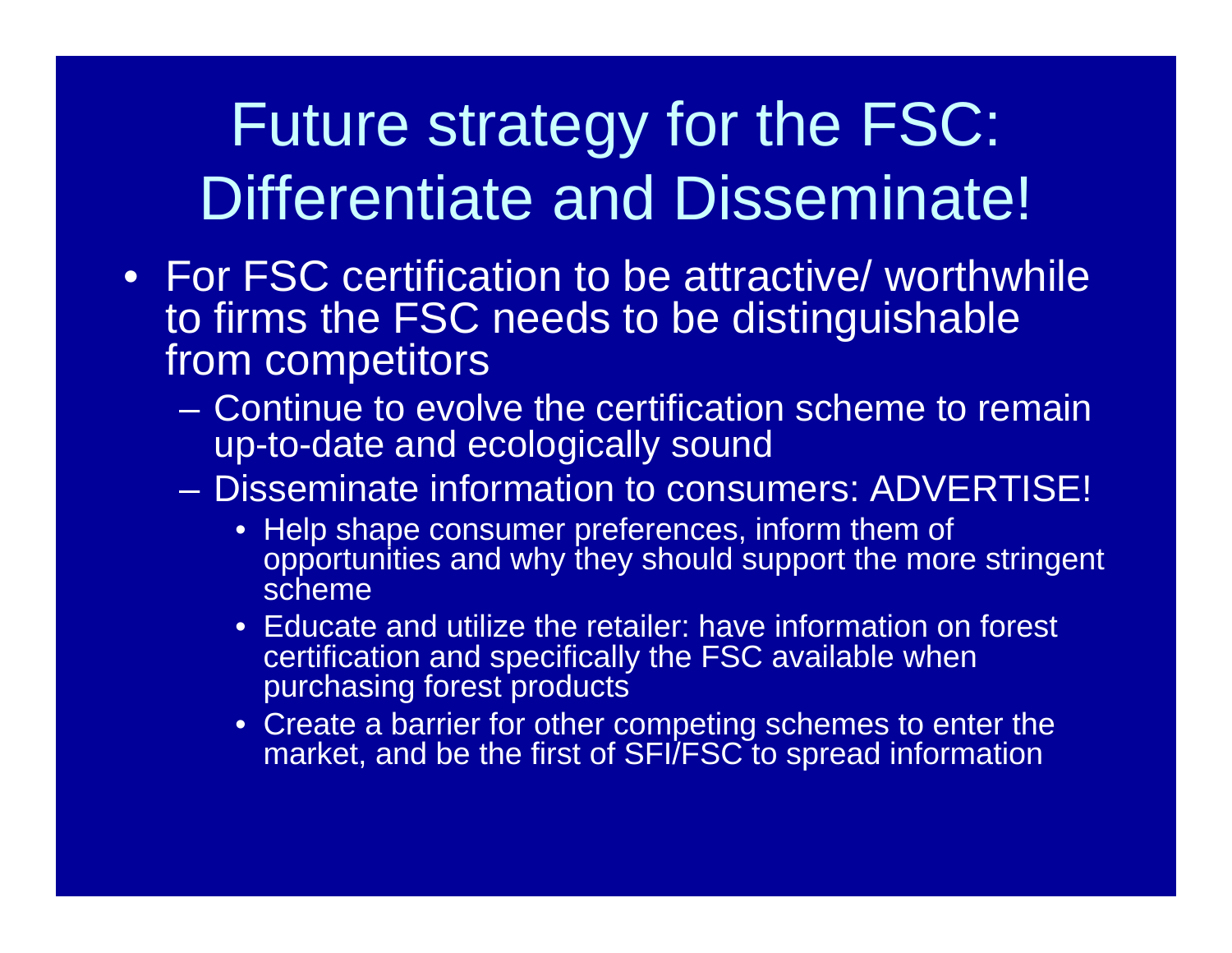#### Buy FSC certified wood products!!